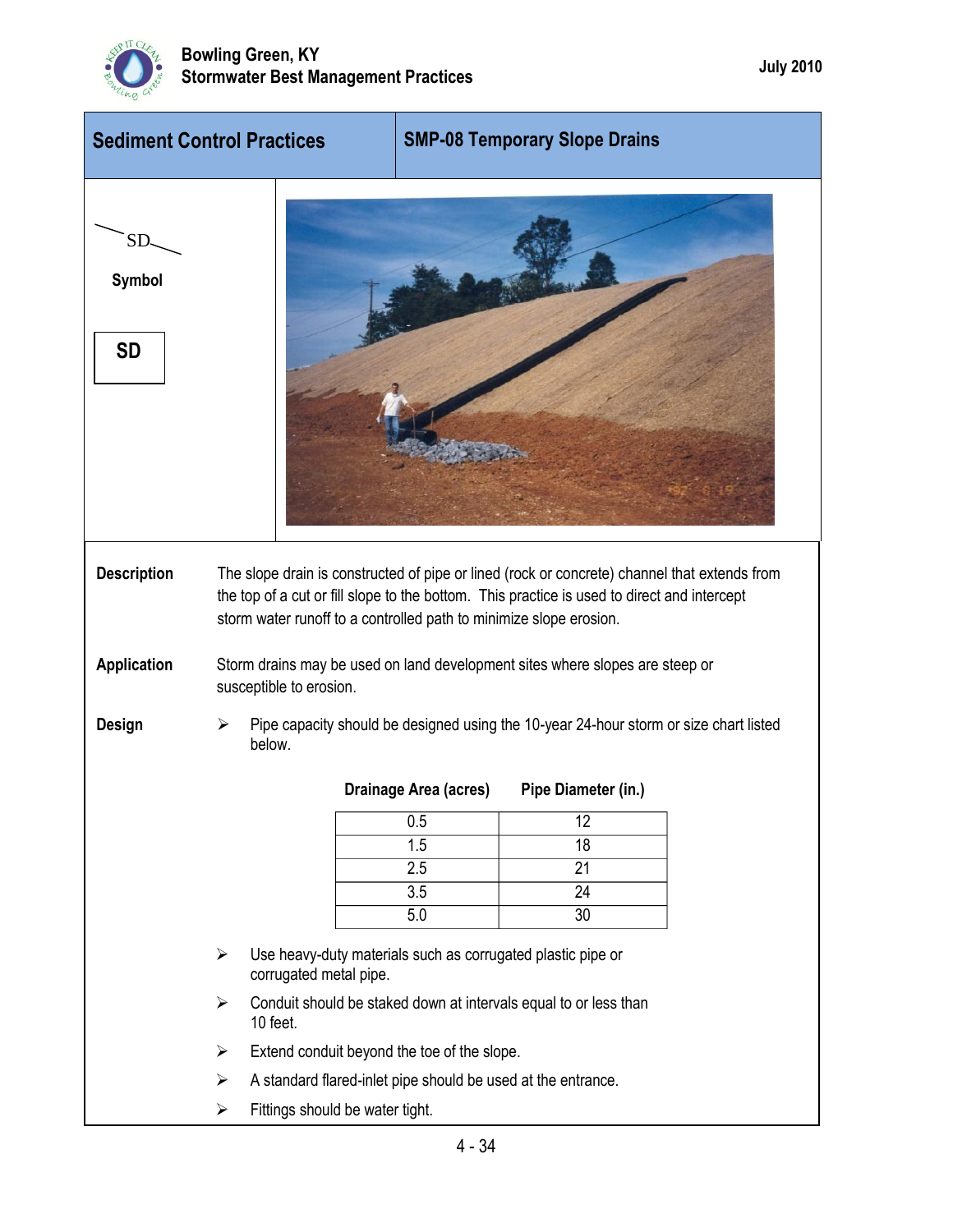

- **Design (cont'd)**  $\rightarrow$  *General*—It is very important that these temporary structures be sized, installed, and maintained properly, because their failure will usually result in severe erosion of the slope. The entrance section to the drain should be well entrenched, staked down, and stable so that surface water can enter freely. The drain should extend downslope beyond the toe of the slope to a stable area or appropriately stabilized outlet.
	- *Pipe capacity*—The pipe should be able to handle peak flow from the 10-year, 24 hour storm. Use 10-inch diameter or larger pipe to convey runoff from areas up to one-third acre; 12-inch or larger pipe for up to half-acre drainage areas, and 18-inch pipe for areas up to one acre. Multiple pipes or channels are often required for large areas, spaced as needed.
	- **Example 1** Conduit—Construct the slope drain pipes from heavy-duty, flexible materials such as non-perforated, corrugated plastic pipe, or open top overside drains with tapered inlets, or corrugated metal pipe (CMP). Install reinforced, hold-down grommets or stakes to anchor the conduit at intervals not to exceed 10 feet with the outlet end securely fastened in place. CMP or corrugated plastic pipe must have one anchor assembly for every 20 feet of slope drain. The conduit must extend beyond the toe of the slope.
	- *Entrance*—Construct the entrance to the slope drain of a standard flared-inlet section of pipe with a minimum 6-inch metal toe plate. Make all fittings watertight. A standard Tsection fitting can also be used at the inlet. An open top flared inlet for overside drain can also be used.
	- *Temporary diversion*—Generally, use an earthen diversion with a dike ridge or berm to direct surface runoff into the temporary slope drain. Make the height of the ridge over the drain conduit a minimum of 1.5 feet and at least 6 inches higher than the adjoining ridge on either side. The lowest point of the diversion ridge should be a minimum of 1 foot above the top of the drain so that design flow can freely enter the pipe.
	- *Outlet protection*—Protect the outlet of the slope drain from erosion with an energy dissipator. (i.e., rock apron or other armoring).

## **Construction Specifications**

A common failure of slope drains is caused by water saturating the soil and seeping along the pipe. Proper backfilling around and under the pipe haunches with stable soil material and hand-compacting in 6 inch lifts to achieve firm contact between the pipe and the soil at all points will reduce this type of failure.

- Place slope drains on undisturbed soil or well-compacted fill at locations and elevations shown on the plans.
- Slightly slope the section of pipe under the dike toward its outlet.
- Compact the soil under and around the entrance section in lifts not to exceed 6 inches.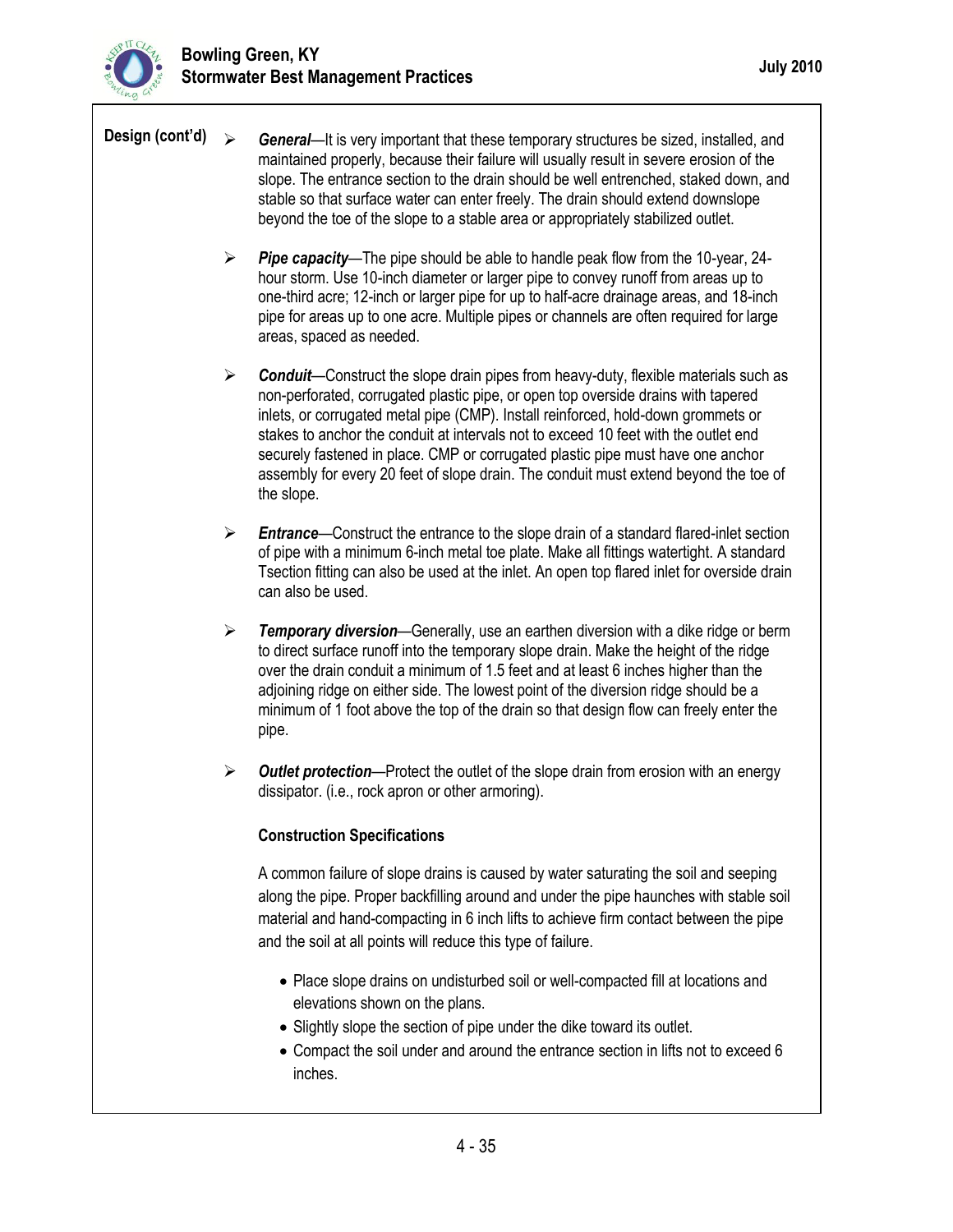

1

|                    |        | Ensure that fill over the drain at the top of the slope has a minimum depth of 1.5<br>$\bullet$<br>feet and a minimum top width of 4 feet. The sides should have a 3H:1V slope.<br>Ensure that all slope drain connections are watertight.<br>$\bullet$<br>Ensure that all fill material is well compacted. Securely fasten the exposed<br>$\bullet$<br>section of the drain with grommets or stakes spaced no more than 10 feet apart.<br>Extend the drain beyond the toe of the slope and adequately protect the outlet<br>from erosion.<br>Make the settled, compacted dike ridge no less than 1 foot higher than the top of<br>the pipe inlet.<br>Immediately stabilize all disturbed areas following construction. |  |  |
|--------------------|--------|-------------------------------------------------------------------------------------------------------------------------------------------------------------------------------------------------------------------------------------------------------------------------------------------------------------------------------------------------------------------------------------------------------------------------------------------------------------------------------------------------------------------------------------------------------------------------------------------------------------------------------------------------------------------------------------------------------------------------|--|--|
| <b>Maintenance</b> | ➤      | Inspect slope drains and supporting diversions weekly and after every significant<br>rainfall and promptly make necessary repairs.                                                                                                                                                                                                                                                                                                                                                                                                                                                                                                                                                                                      |  |  |
|                    | ➤      | After stabilization remove temporary measures.                                                                                                                                                                                                                                                                                                                                                                                                                                                                                                                                                                                                                                                                          |  |  |
|                    | ≻      | Re-set or replace displaced stones after wet weather events.                                                                                                                                                                                                                                                                                                                                                                                                                                                                                                                                                                                                                                                            |  |  |
|                    | ≻      | Remove sediment accumulation from slope drain inlet, channel, and outlet.                                                                                                                                                                                                                                                                                                                                                                                                                                                                                                                                                                                                                                               |  |  |
|                    | ➤      | When the protected area has been permanently stabilized, temporary measures can<br>be removed, materials disposed of properly, and all disturbed areas stabilized<br>appropriately                                                                                                                                                                                                                                                                                                                                                                                                                                                                                                                                      |  |  |
| Inspection         | ப      | Stones that have been displaced by wet weather events have been re-set and/or<br>replaced.                                                                                                                                                                                                                                                                                                                                                                                                                                                                                                                                                                                                                              |  |  |
|                    | ப      | Pipe connections are watertight.                                                                                                                                                                                                                                                                                                                                                                                                                                                                                                                                                                                                                                                                                        |  |  |
|                    | $\Box$ | Inlet/outlet has been cleaned and properly maintained.                                                                                                                                                                                                                                                                                                                                                                                                                                                                                                                                                                                                                                                                  |  |  |
|                    | l 1    | Remove sediment accumulation from channel.                                                                                                                                                                                                                                                                                                                                                                                                                                                                                                                                                                                                                                                                              |  |  |
|                    | ⊔      | Construction traffic removed from slope drain.                                                                                                                                                                                                                                                                                                                                                                                                                                                                                                                                                                                                                                                                          |  |  |
|                    |        |                                                                                                                                                                                                                                                                                                                                                                                                                                                                                                                                                                                                                                                                                                                         |  |  |